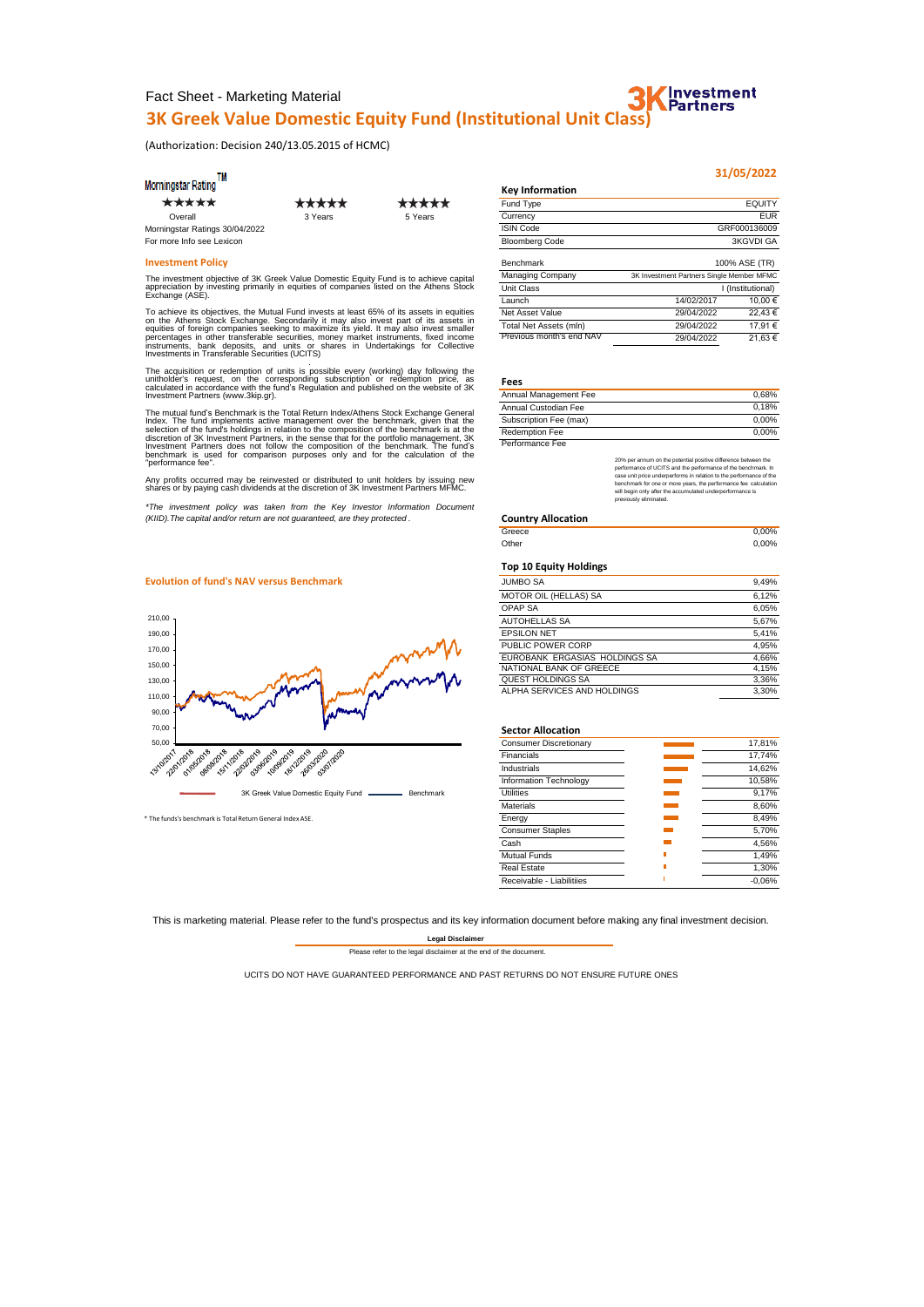# **3K Greek Value Domestic Equity Fund**



**Past returns do not ensure future ones**



### **Cumulative Performance (%)**



Cumulative returns have as reference point the end of the most recent calendar month.

\* Since 01/07/2013 the funds's benchmark is Total Return General Index ASE.

The previous benchmark of the fund had the following composition: 70% Total Return General Index ASE + 30% STOXX Balkan 50

### **Statistics**

| <b>EUR</b>               | 1Y    | 3Υ    |
|--------------------------|-------|-------|
| Standard Deviation (%)   | 12.16 | 21.83 |
| Alpha (%)                | 3.93  | 5,20  |
| Beta                     | 0.85  | 0.71  |
| <b>Information Ratio</b> | 1.01  | 0.45  |
| Tracking Error (%)       | 3.73  | 10.22 |

### **Risk and Return Profile**

I

| Synthetic Risk and Reward Indicator (SRRI) |                                      |
|--------------------------------------------|--------------------------------------|
| Lower Risk-Typically lower rewards         | Higher Risk-Typically Higher rewards |

Historical data may not be a reliable indication of the future performance of this fund.

There is no guarantee that the risk indicator will remain unchanged, it may shift over time.

The lowest category of risk (1) does not mean that the investment is risk-free.<br>The mutual fund is in category 7 because it invests mainly in stocks which may<br>fluctuate considerably. Hence the risk level is considered high

The material risks associated with the mutual fund are the following:

Market risk, i.e. the risk of decline in market prices and the consequent fall in prices of some of the securities contained in the mutual fund's portfolio, is high given that the fund invests in equities.

The expected credit risk (the risk of an issuer being unable to discharge its obligations) is low, because the mutual fund invests only slightly or not at all in debt securities.

The mutual fund's liquidity risk is low. Liquidity Risks arise when a specific underlying<br>investment is difficult to be liquidated, causing possible difficulty to redeem your<br>investment from the mutual fund.

UCITS DO NOT HAVE GUARANTEED PERFORMANCE AND PAST RETURNS DO NOT ENSURE FUTURE ONES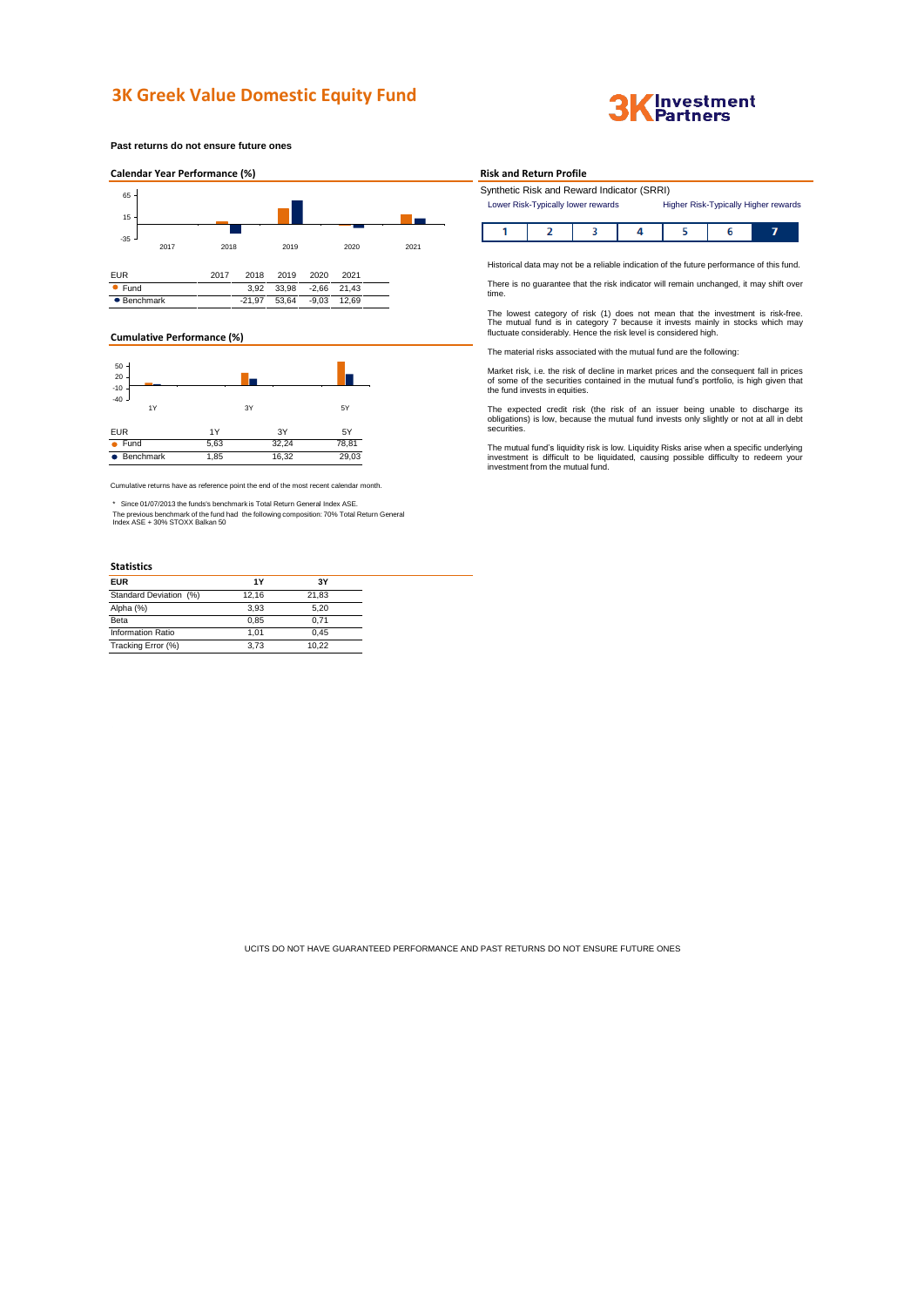## **3K Greek Value Domestic Equity Fund**



#### **Disclaimer**

This document is marketing material with informational content, which is prepared by "3K INVESTMENT PARTNERS MFMC". ("Company") solely<br>for informational purposes and the provision of general information about the company i

Subject to the contrary statement, all views, statements and information set forth herein belong to the Company, which has received an operating license and is supervised by the Hellenic Capital Market Commission, and may be amended at any time in the event of changes in market<br>conditions. The information provided may not be copied, reproduced, modified or distribu

Following this, the recipient of this information must proceed with his own research, analysis and confirmation of the information and data contained<br>in this form and seek independent legal, tax and investment advice from

Investments involve risks. The initial value of the investment and its return may increase or decrease, with a possible loss of invested **capital.**

Especially with regard to UCITS, interested investors are invited, before making any investment decision, to read carefully the Key Investor Information Document and the Prospectus of the UCITS and to assess, with the help and advice of specialized professional consultants, the<br>suitability of any investment and the tax consequences it may have. The Key Investor

For information in the Greek language regarding the process of submitting a complaint or complaint by investors or prospective investors, as well as the possibility of appealing to the "Hellenic Financial Mediator-Civil Non-Profit Alternative Dispute Resolution Company", you can refer to the link https://www.3kip.gr/el/static/complaintpolicy\_el.aspx

The information provided in this document is not accompanied by any guaranteed, either expressed or implied. UCITS do not have a guaranteed<br>return and past returns do not guarantee any future returns. Given the financial a achieve their investment objectives.

### **MORNINGSTAR®**

Copyright © 2021 Morningstar UK Limited. All Rights Reserved. The information contained herein: (1) is proprietary to Morningstar and/or 3K Investment Partners ; (2) may not be copied or distributed; and (3) is not warranted to be accurate, complete or timely. Neither Morningstar nor 3K<br>Investment Partners are responsible for any damages or losses arising from Investment Factors and Level<br>future results.<br>The Morningstar Rating is an as

The Morningstar Rating is an assessment of a fund's past performance – based on both return and risk – which shows how similar investments<br>compare with their competitors. A high rating alone is insufficient basis for an in

Management Company: 3K Investment Partners M.F.M.C. Single Member SA – Address: 25-29 Karneadou Str, 10675 Athens- General<br>Commercial Registry Number: 1003501000 - Ministry of National Economy decision: 38476/B 1288/13-09-

UCITS DO NOT HAVE GUARANTEED PERFORMANCE AND PAST RETURNS DO NOT ENSURE FUTURE ONES